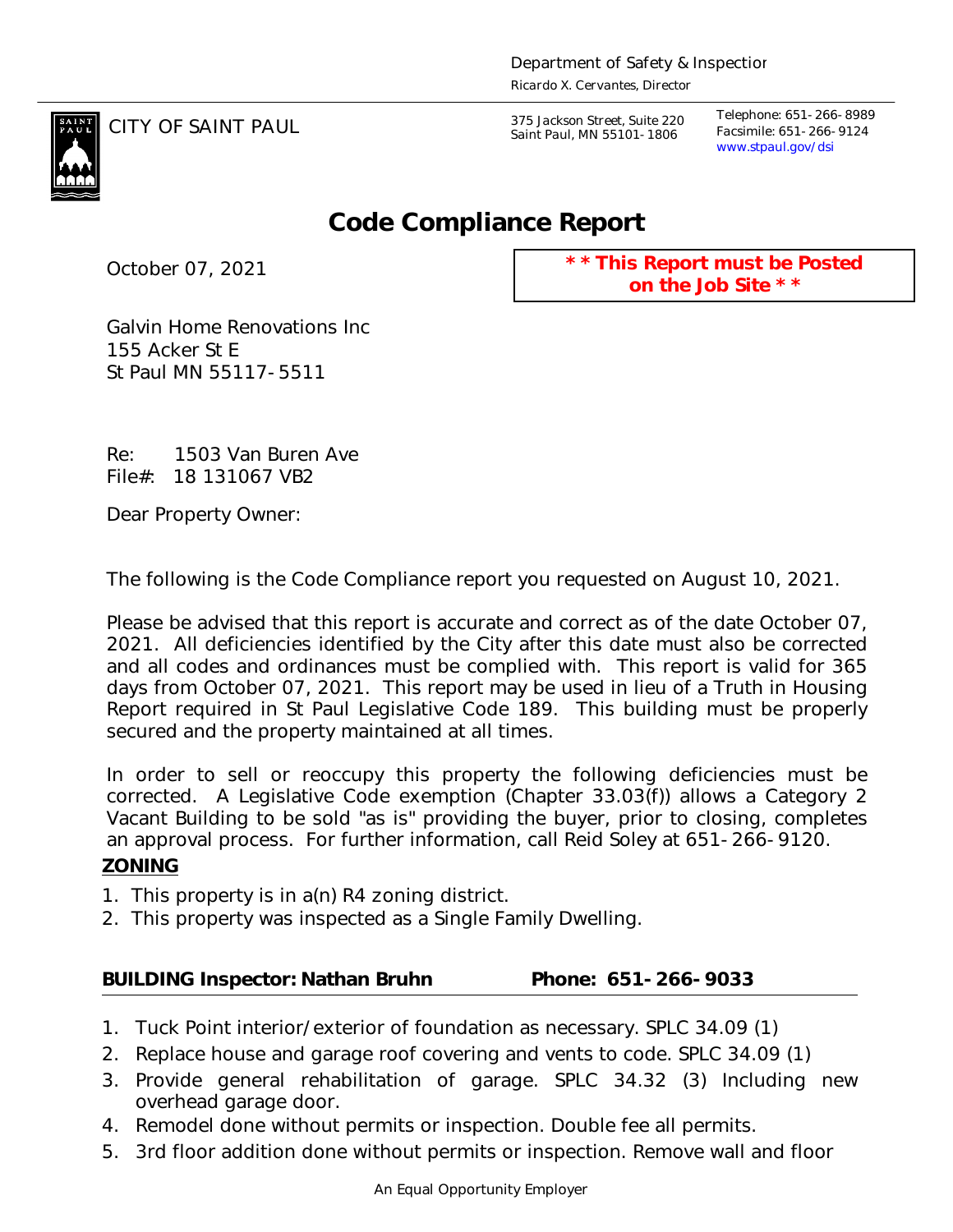> covering where applicable. Provide plans showing new bathroom and use of space.

- 6. Install handrails (34 inches 38 inches above each nosing) and guardrails (36 inch minimum) at all stairways, and return hand rail ends into a newel post or wall per attachment. MNRC Ch 1309 Sect. 311 & 312
- 7. Repair or Replace any deteriorated window sash, broken glass, sash holders, re-putty, etc as necessary. SPLC 34.09 (3)
- 8. Provide complete storms and screens, in good repair for all door and window openings. SPLC 34.09 (3e)
- 9. Weather seal exterior doors, threshold and weather-stripping. SPLC 34.09 (3f)
- 10. Where wall and ceiling covering is removed install full thickness or codespecified insulation. MN Energy Code Ch. 1322.1101 (exept. 4)
- 11. Air-seal and insulate attic/access door. MN Energy Code Ch 1322.1102.4
- 12. Install Smoke Detectors/Carbon Monoxide Detectors per MN Conservation Code and the MN Dept. of Labor and Industry: Install per code where feasible. MNRC Ch 1309 Sect 313.2.1
- 13. Install downspouts and a complete gutter system. SPLC 34.33 (1d)
- 14. A building permit is required to correct the above deficiencies. All work is to be done in a workmanship like manner. SPLC 33.03 (a)

| <b>ELECTRICAL Inspector: Dave Blank</b> |  |
|-----------------------------------------|--|
|                                         |  |

Phone: 651-266-9035

- 1. Illegally upgraded service panel. Wire and ground to current NEC.
- 2. All devices / luminaires replaced without permit or inspection. Install the proper devices and provide arc fault circuit protection for replaced devices. Ensure the installation of paddle ceiling fan rated outlet boxes where paddle ceiling fans are installed. Ensure luminaires are grounded to code or GFCI protected. Ensure completed outlet boxes at all electrical openings (noted illegally modified outlet box in 2nd floor south room).
- 3. Properly wire island receptacle outlet.
- 4. Ensure/rewire all electrical associated with NM cables dated after 2016 to current NEC. An electrical permit was never purchased for that wiring. SPLC 33.03 (d)
- 5. Properly strap and support cables and/or conduits. Chapter 3, NEC
- 6. Repair or replace all broken, painted over, corroded, missing or loose receptacles, luminaires (light fixtures), switches, covers and plates to current code. Article 406.4(D) & Article 410, NEC
- 7. Check all receptacles for proper polarity (including 2-prong) and verify ground on 3-prong receptacles. Ensure all GFCI receptacles are functioning properly. Rewire and/or replace receptacles that are improperly wired or not functioning properly. Article 406.4(D), NEC
- 8. Remove and/or rewire all illegal, improper or hazardous wiring to current NEC.
- 9. Properly bond neutral bar to service panelboard enclosure. Article 250, NEC
- 10. Properly wire multi-wire circuits in panelboard to ensure ungrounded conductors on opposite phases. Article 100, NEC
- 11. No access to garage.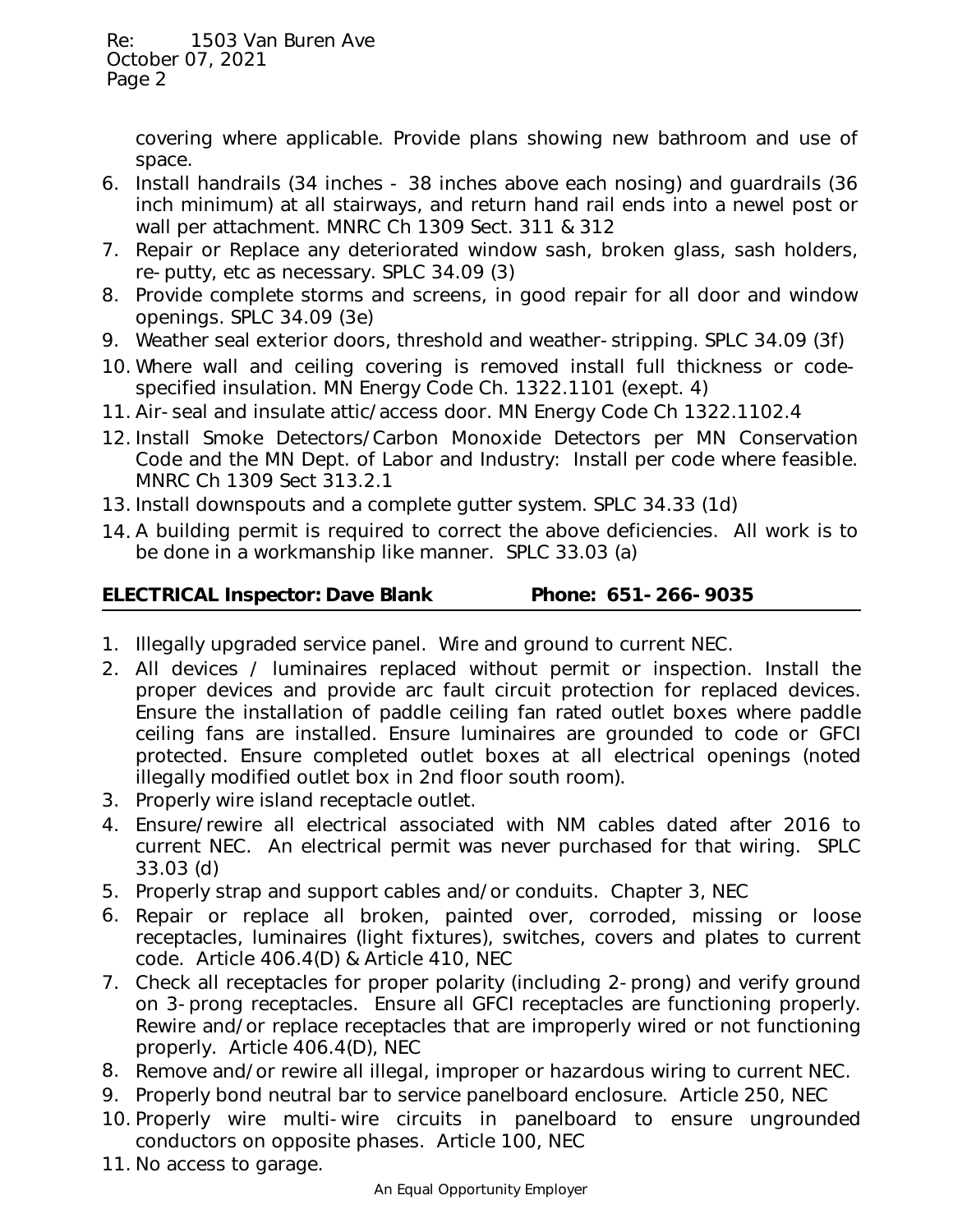All electrical work must be done by a Minnesota-licensed electrical contractor 12. under an electrical permit.

- 1. First Floor -Gas Piping -(MFGC 411) Install an approved shut off; connector and gas piping for the range.
- 2. First Floor -Sink -(MPC .0100 E & 901) Install a proper fixture vent to code.
- 3. First Floor -Sink -(MPC .0100 P & Q & 419.2) Install the water piping to code.
- 4. First Floor -Sink -(MPC 701) Install the waste piping to code.
- 5. Second Floor -Lavatory -(MPC 0200 P) Repair/replace the faucet that is missing, broken or has parts missing.
- 6. Second Floor -Lavatory -(MPC 301.1) Repair/replace the ficture that is missing, broken or has parts missing.
- 7. Second Floor -Lavatory -(MPC .0100 P & Q & 419.2) Install the water piping to code.
- 8. Second Floor -Lavatory -(MPC 701) Install the waste piping to code.
- 9. Second Floor -Lavatory -(MPC .0100 E & 901) Install a proper fixture vent to code.
- 10. Second Floor -Toilet Facilities -(MPC 301.1) Repair/replace the faucet that is missing, broken or has parts missing.
- 11. Second Floor -Toilet Facilities -(MPC 301.1) Repair/replace the fixture that is missing, broken or has parts missing.
- 12. Second Floor -Toilet Facilities -(MPC .0100 P & Q & 419.2) Install the water piping to code.
- 13. Second Floor -Toilet Facilities -(MPC 701) Install the waste piping to code.
- 14. Second Floor -Toilet Facilities -(MPC .0100 E & 901) Install a proper fixture vent to code.
- 15. Second Floor -Tub and Shower -(MPC 401.1 & 409.2) Replace the waste and overflow.
- 16. Second Floor -Tub and Shower -(MPC 408.3) Install scald and thermal shock protection, ASSE Standard 1016.
- 17. Second Floor -Tub and Shower -(MPC .0100 P & Q & 419.2) Install the water piping to code.
- 18. Second Floor -Tub and Shower -(MPC 701) Install the waste piping to code.
- 19. Second Floor -Tub and Shower -(MPC .0100 E & 901)Install a proper fixture vent to code.
- 20. Third Floor -Gas Piping -(MFGC 406.4.1) Conduct a witnessed pressure test on gas piping system.
- 21. Third Floor -Gas Piping -(MFGC 402) Install piping and fittings with the proper sizing.
- 22. Third Floor -Gas Piping -(MMC 103) Replace corroded gas piping/fittings.
- 23. Third Floor -Laundry Tub -(MPC .0100 B) Provide the proper potable water protection for the faucet spout.
- 24. Third Floor -Laundry Tub -(MPC .0100 P & Q & 419.2) Install the water piping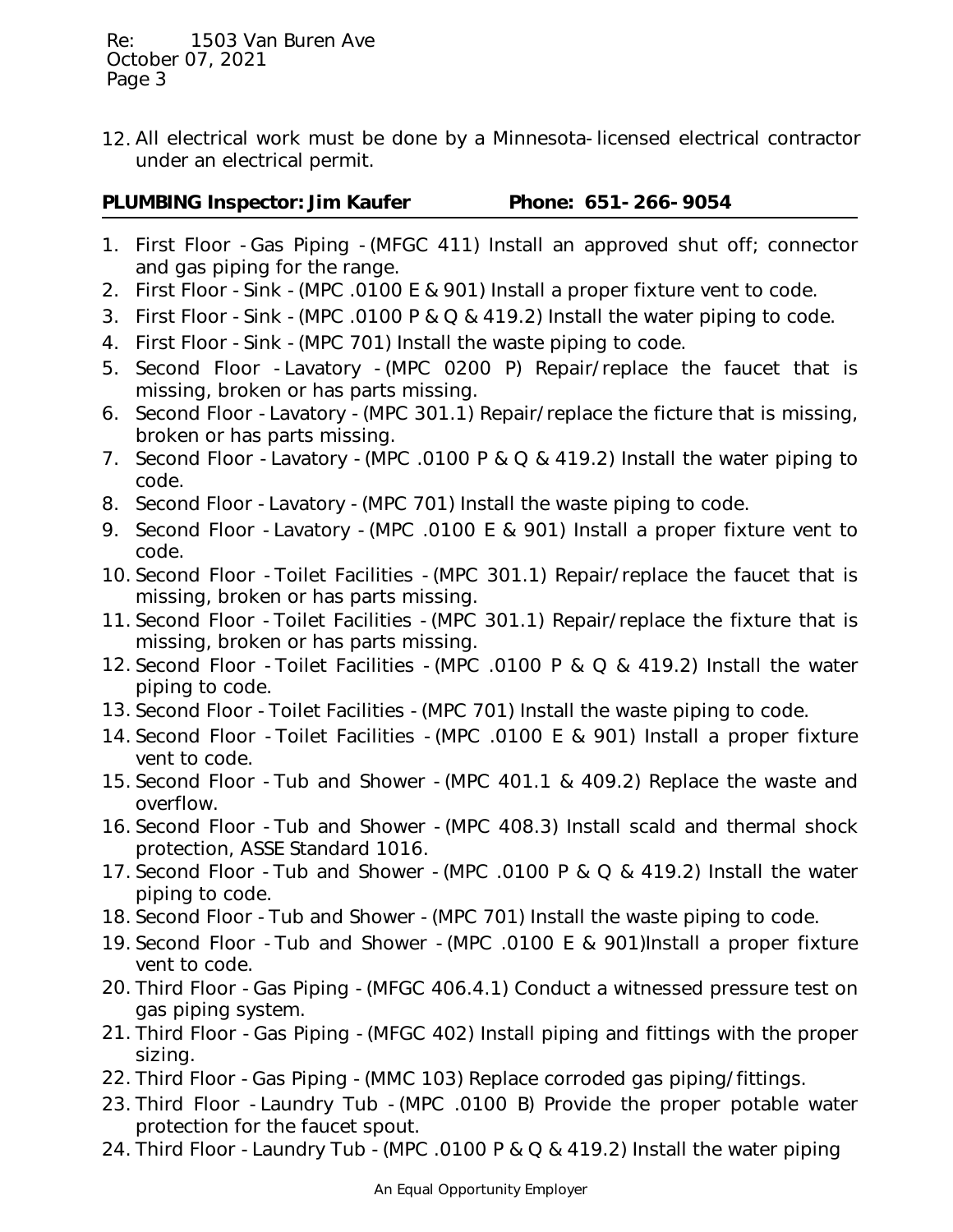to code.

- 25. Third Floor -Laundry Tub -(MPC 701) Install the waste piping to code.
- 26. Third Floor -Laundry Tub -(MPC .0100 & 901) Install a proper fixture vent to code.
- 27. Third Floor -Lavatory -(MPC 0200 P) Repair/replace the faucet that is missing, broken or has parts missing.
- 28. Third Floor -Lavatory -(MPC 301.1) Repair/replace the ficture that is missing, broken or has parts missing.
- 29. Third Floor -Lavatory -(MPC .0100 P & Q & 419.2) Install the water piping to code.
- 30. Third Floor -Lavatory -(MPC 701) Install the waste piping to code.
- 31. Third Floor -Lavatory -(MPC .0100 E & 901) Install a proper fixture vent to code.
- 32. Third Floor -Soil and Waste Piping -(MPC 707.4) Install a clean out at the upper terminal at each horizontal drainage pipe.
- 33. Third Floor -Soil and Waste Piping -(MPC 704 & 706) Replace all improper connections, transitions, fittings or pipe usage.
- 34. Third Floor -Soil and Waste Piping -(MPC 709.1) Install a front sewer clean out.
- 35. Third Floor -Toilet Facilities -(MPC 301.1) Repair/replace the faucet that is missing, broken or has parts missing.
- 36. Third Floor -Toilet Facilities -(MPC 301.1) Repair/replace the fixture that is missing, broken or has parts missing.
- 37. Third Floor -Toilet Facilities -(MPC .0100 P & Q & 419.2) Install the water piping to code.
- 38. Third Floor -Toilet Facilities -(MPC 701) Install the waste piping to code.
- 39. Third Floor -Toilet Facilities -(MPC .0100 E & 901) Install a proper fixture vent to code.
- 40. Third Floor -Tub and Shower -(MPC 408.3) Install scald and thermal shock protection, ASSE Standard 1016.
- 41. Third Floor -Tub and Shower -(MPC .0100 P & Q & 419.2) Install the water piping to code.
- 42. Third Floor -Tub and Shower -(MPC 701) Install the waste piping to code.
- 43. Third Floor -Tub and Shower -(MPC .0100 E & 901)Install a proper fixture vent to code.
- 44. Third Floor -Water Heater -(MPC .0100 Q)The water heater must be fired and in service.
- 45. Third Floor -Water Heater -(MFGC 501.12) The water heater venting requires a chimney liner.
- 46. Third Floor -Water Heater -(MFGC 503) Install the water heater gas venting to code.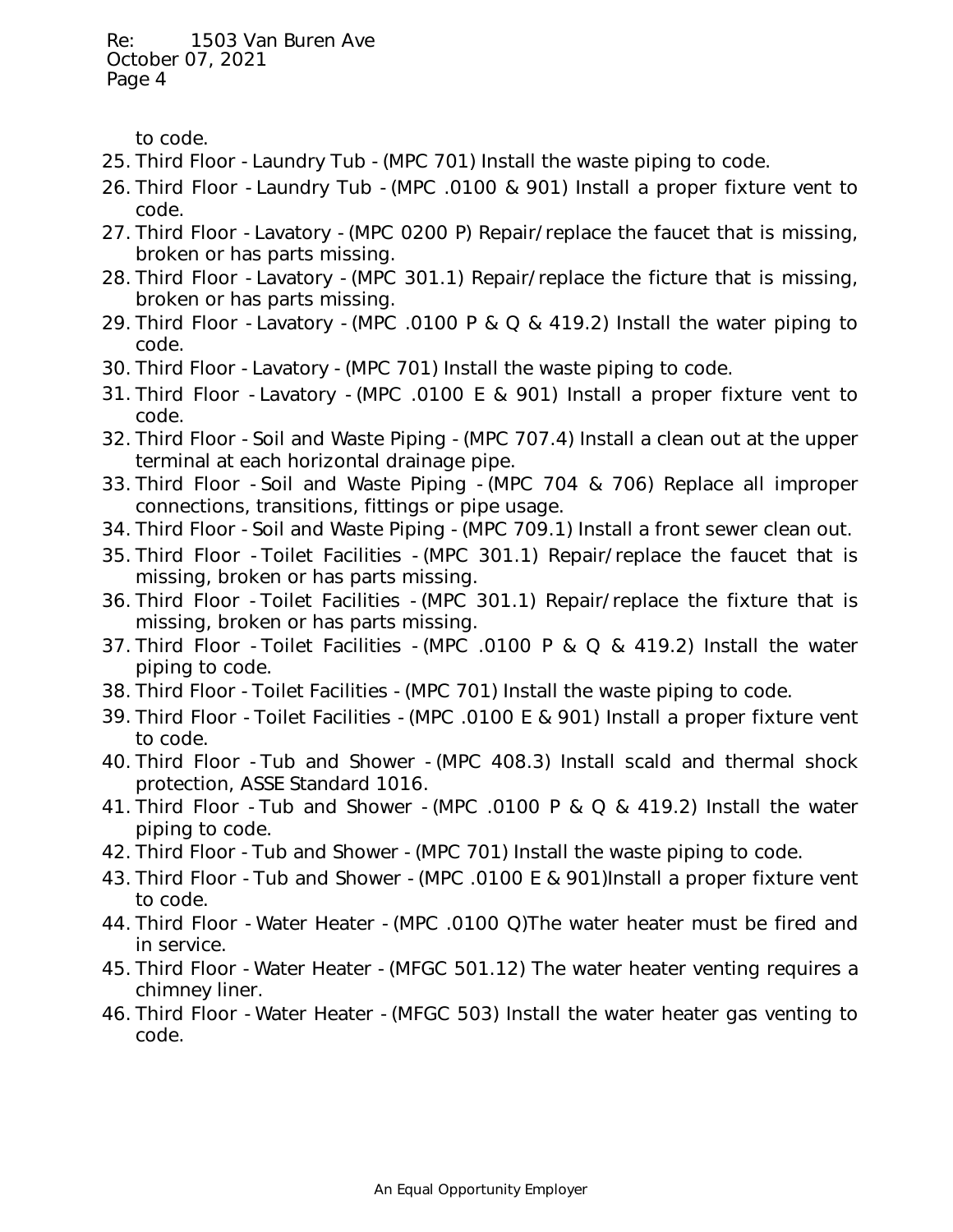All the above corrections to waste, vent, water, and gas piping shall be per the 47. Minnesota Plumbing Code Chapter 4714, Minnesota Rules Chapter 326, 4716, 1300, the Minnesota Mechanical Code, the Minnesota Fuel Gas Code, and Saint Paul Regional Water Services Water Code. All plumbing must be done by a plumbing contractor licensed in the State of Minnesota and the City of St. Paul by a plumber licensed in the State of Minnesota who also possess a City of Saint Paul Competency Card and after obtaining an approved City of Saint Paul Plumbing Permit.

Heating Inspector: Erik Witt Phone: 651-266-9045

- 1. Clean and Orsat test furnace/boiler burner. Check all controls for proper operation. Check furnace heat exchanger for leak; provide documentation from a licensed contractor that the heating unit is safe.
- 2. Vent clothes dryer to code.
- 3. Provide support for gas lines to code.
- 4. Mechanical permits are required for the above work.

## **Notes:**

- 1. See attachment for permit requirements and appeals procedure.
- 2. Interior of garage not available for inspection. Repair per applicable codes.

**This is a registered vacant building. In order to sell or reoccupy this building, all deficiencies listed on this code compliance report must be corrected in accordance with the Minimum Housing Standards of the St. Paul Legislative Code (Chapter 34) and all required permits must receive final approval within six (6) months of the date of this report. One (1) six-month time extension may be requested by the owner and will be considered if it can be shown that the code compliance work is proceeding and is more than fifty (50) percent complete in accordance with Legislative Code Section 33.03(f).**

You may file an appeal to this notice by contacting the City Clerk's Office at 651- 266-8688. Any appeal must be made in writing within 10 days of this notice. (You must submit a copy of this notice when you appeal, and pay a filing fee.)